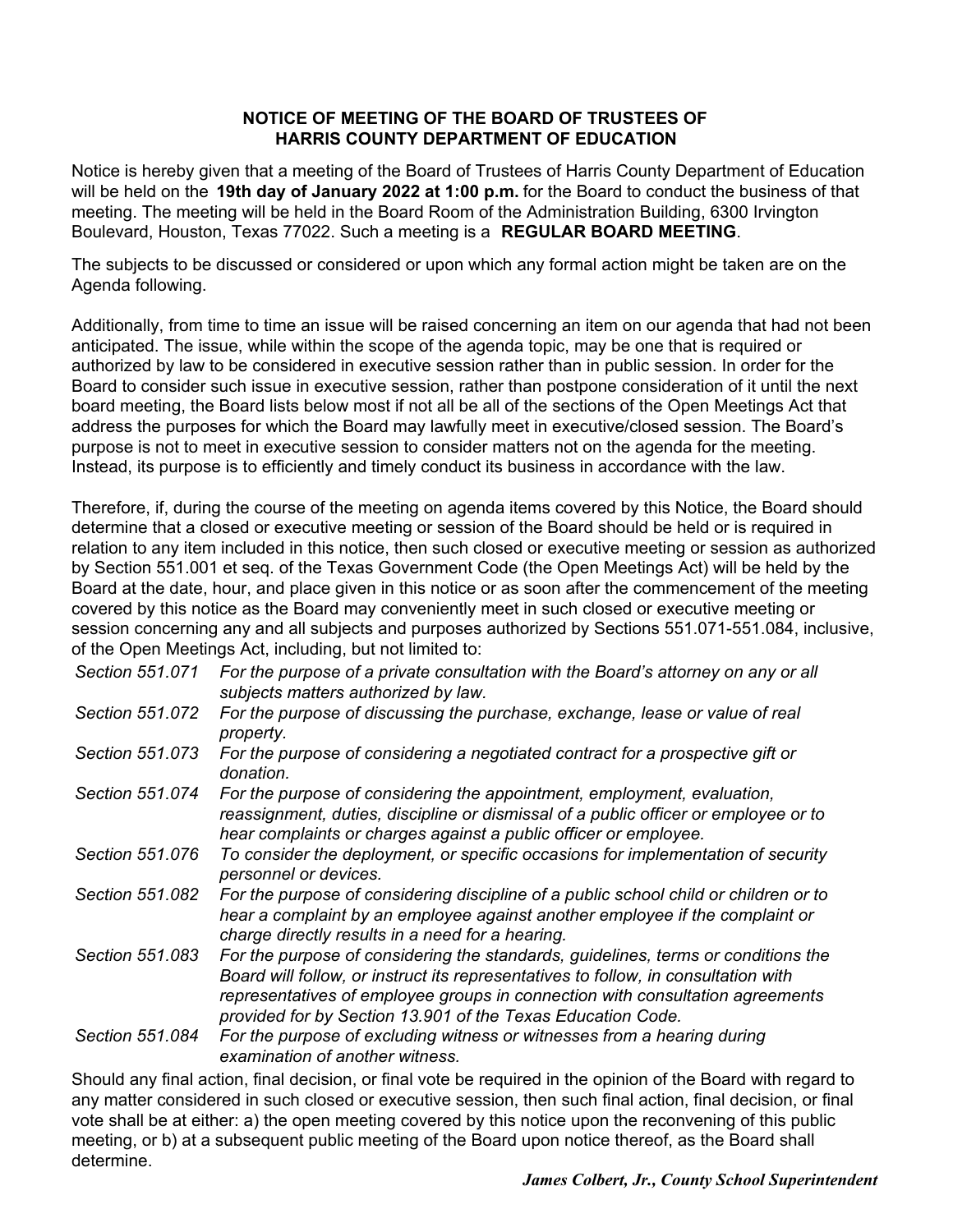

# A Regular Meeting of the Board of Trustees of Harris County Department of Education will be held January 19, 2022, beginning at 1:00 p.m. in the Board Room of the Administration Building, 6300 Irvington Boulevard, Houston, Texas 77022.

The subjects to be discussed or considered or upon which any formal action may be taken are as listed below. Items do not have to be taken in the order shown on this meeting notice.

Unless removed from the consent agenda, items identified within the consent agenda will be acted on at one time.

- 1. **Invocation** Dr. Chaney Williams-Ledet, Educator Certification & Advancement
- 2. **Pledge of Allegiance to the US flag** Jonett Miniel, Educator Certification & Advancement
- 3. **Pledge of Allegiance to the Texas flag** Jonett Miniel, Educator Certification & Advancement
- 4. **Public Hearing on the Annual Financial Management Report for FY 2021**
- 5. **Open Forum**  Gov't Code 551.003 (5) Public Participation. Pursuant to Policy BED (Local), a citizen who wishes to speak may do so by completing a participation request card available at the Board room at least 10 minutes prior to a regular Board meeting.
- 6. **Reports and presentations**
	- A. **Employee of the Month** Natasha Truitt, Executive Director of Human Resources
	- B. **Superintendent Monthly Report -** James Colbert, Jr.
	- C. **Annual Division Update on Educator Certification & Advancement -** Dr. Shelley McKinley, Curriculum & Compliance Officer
	- D. **Other reports from Board members** concerning attendance or participation in a board or HCDE-related conference, event, activity, or committee; accolades for an HCDE staff member or other deserving person.
	- E. **Report of Board Committees** Committee Chairs
	- F. **Monthly Financial Reports through 12/31/2021 -** Dr. Jesus Amezcua, Assistant Superintendent for Business Services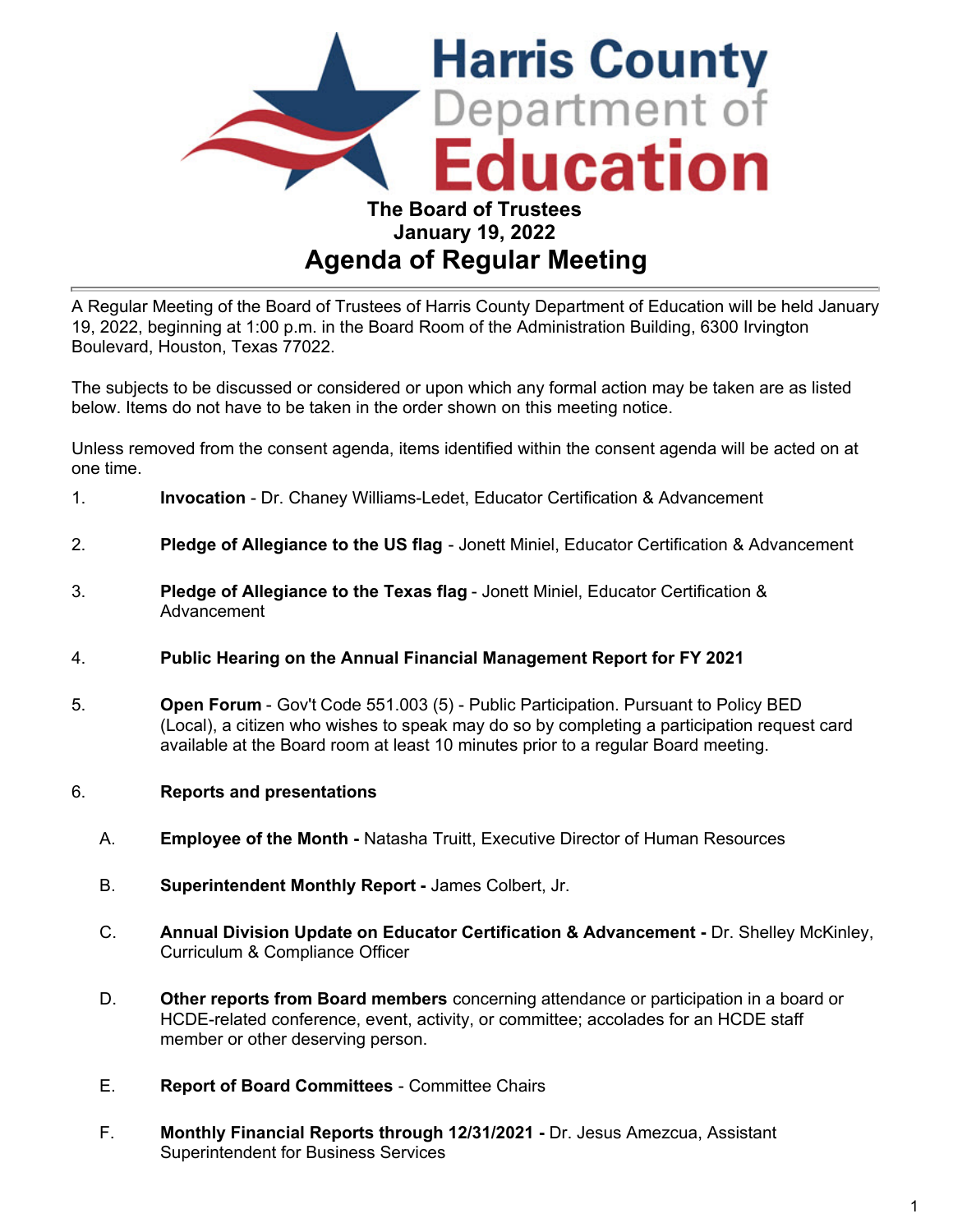G. **Presentation of 2022 Texas Association of School Business Officials (TASBO) Award of Merit for Purchasing Operations -** Dr. Jesus Amezcua, Assistant Superintendent for Business Services.

# 7. **ACTION ITEMS - CONSENSUS**

- A. Consider ratification/approval of the following Business Services items:
	- 1. Disbursement Report
	- 2. Budget Amendment Report
	- 3. Monthly Investment Report for December 2021
- B. Consider ratification/approval of the following Board Meeting Minutes:
	- 1. 12/08/2021 Board Meeting
- C. Consider ratification/approval of the following grant awards:
	- 1. **Approval of the Notice of Award (NOA) from the Department of Health and Human Services (HHS) Administration** for Children and Families (ACF), Office of Head Start (OHS) for the Head Start Division (06CH011535-03-00) in the amount of \$6,187,598 for the period of 01/01/2022 through 12/31/2022.
- D. Consider ratification/approval of the following items for the HCDE Choice Partners Cooperative:
	- 1. **Approval of the Contract Award for job no. 22/015MR for Mechanical, Electrical and Plumbing MEP (JOC) and Related Items with the following vendors:** B.K. Mechanical Services, Inc. (#22/015MR-01); Correct Electric, Inc. (#22/015MR-02), and Neutex Advanced Energy Group, Inc. dba Neutex Lighting (#22/015MR-03) from 01/19/2022 through 01/18/2023.
	- 2. **Approval of HCDE Interlocal Agreement with:** Iowa Park CISD, Iowa Park, Texas.
- E. Consider approval of the following items for Internal Purchasing:
	- 1. **Approval of Contract Award for job no. 22/012IA for CASE for Kids Youth Services for Afterschool and Summer with the following vendors:** A Better Day Foundation, LLC; Abelitoart Appreciation (Abel Garza); American Robotics Academy (Animation Station, Inc.); Bake With Confidence; Black Rocket; Black United Fund of Texas; Challenge Island (Aryaah LLC); Choice Nation Academy; Community Family Centers; Comp-U-Dopt; Creativity Shell (EZ Kids Creativity Shell); EdTech Games; Girls Inc. of Greater Houston; I Adore Cheer; Imagiread (Imagiread Consulting Services LLC); iMar Learning Solutions LLC ; Seedlying Financial Education); Intertwined; Jon-Carlo Canezo; Language Kids Houston, LLC; Levy's Tutorial and Enrichment Center (Mary Baumann); Mad Science of Houston (Little Scientists Inc.); Mosley School of Oratory; National Inventors Hall of Fame; NO EGO APPAREL (NO EGO INC); Planting Seeds Tutoring & Test Prep; Pretty Smart Foundation; Quest Learning Institute; Safe Place Outreach; South Region Driving School LLC; The PRYDE Foundation; Writers in the Schools; Yawp Records LLC; and Young Audiences, Inc. of Houston for the period 02/01/2022 through 01/31/2027.

## 8. **ACTION ITEMS - NON-CONSENSUS**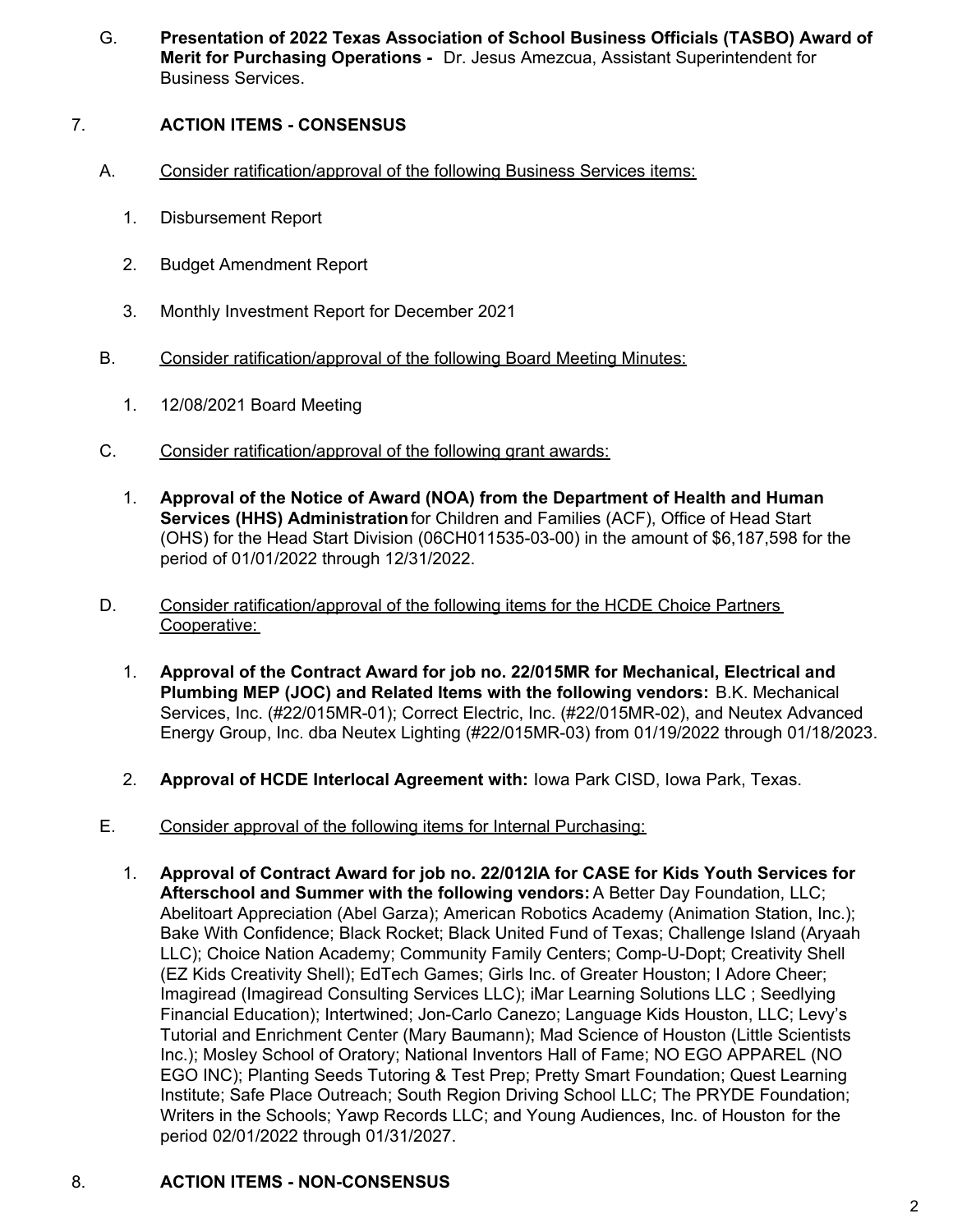- 1. **Consider approval of the 2020-2021 Annual Financial Audit (including required annual single audit report);** the fund balance categories and amounts as presented in the report and in the attached resolution for committed fund balance. The audit was conducted by Whitley Penn LLP.
- 2. **Consider approval of Service Agreement with HTS, Inc. Consultants (RFQ 19/049YR) for Construction Materials Testing Services** for the Adult Education Center in the amount of \$98,069 for the period of 01/19/2022 through 08/31/2022.
- 3. **Consider approval of an amendment to the Trust Agreement for the Harris County Department of Education Public Facility Corporation Lease Revenue Refunding Bonds, Series 2014,** directing the reduction of a HP East Property as guaranty to the Bonds; and Containing Other Matters Related Thereto.
- 9. **EXECUTIVE SESSION** Under the Texas Government Code pursuant to any and all purposes permitted by Sections 551.001-551.084, including, but not limited to: 551.071; 551.074
	- A. **Deliberate** the appointment, employment, evaluation, reassignment, duties, discipline and/or dismissal of HCDE employees.
	- B. **Deliberate** the purchase, exchange, sale and/or value of real property(ies) and obtain legal advice regarding the same.
- 10. **RECONVENE** for possible action on items discussed in executive session
- 11. **Discussion and possible action regarding future agenda items**
- 12. **INFORMATION ITEMS**
	- A. **Human Resources**
		- 1. Personnel
		- 2. Employee Count
	- B. **In collaboration with Education Foundation of Harris County, the Center for Grants Development submitted a donation request to H-E-B** to support the Teaching and Learning Center's 36th Annual R.T. Garcia Early Childhood Winter Conference scheduled virtually for Saturday, January 29, 2022.
	- C. **Center for Grants Development submitted a proposal request of \$1,000 to Gardening Know How** to support Academic and Behavior School West's (Schools Division) gardening program.
	- D. **Center for Grants Development submitted a proposal request of \$1,000 for the 2022 Youth Gardening Grant program** to support Academic and Behavior School West's (Schools Division) gardening program.